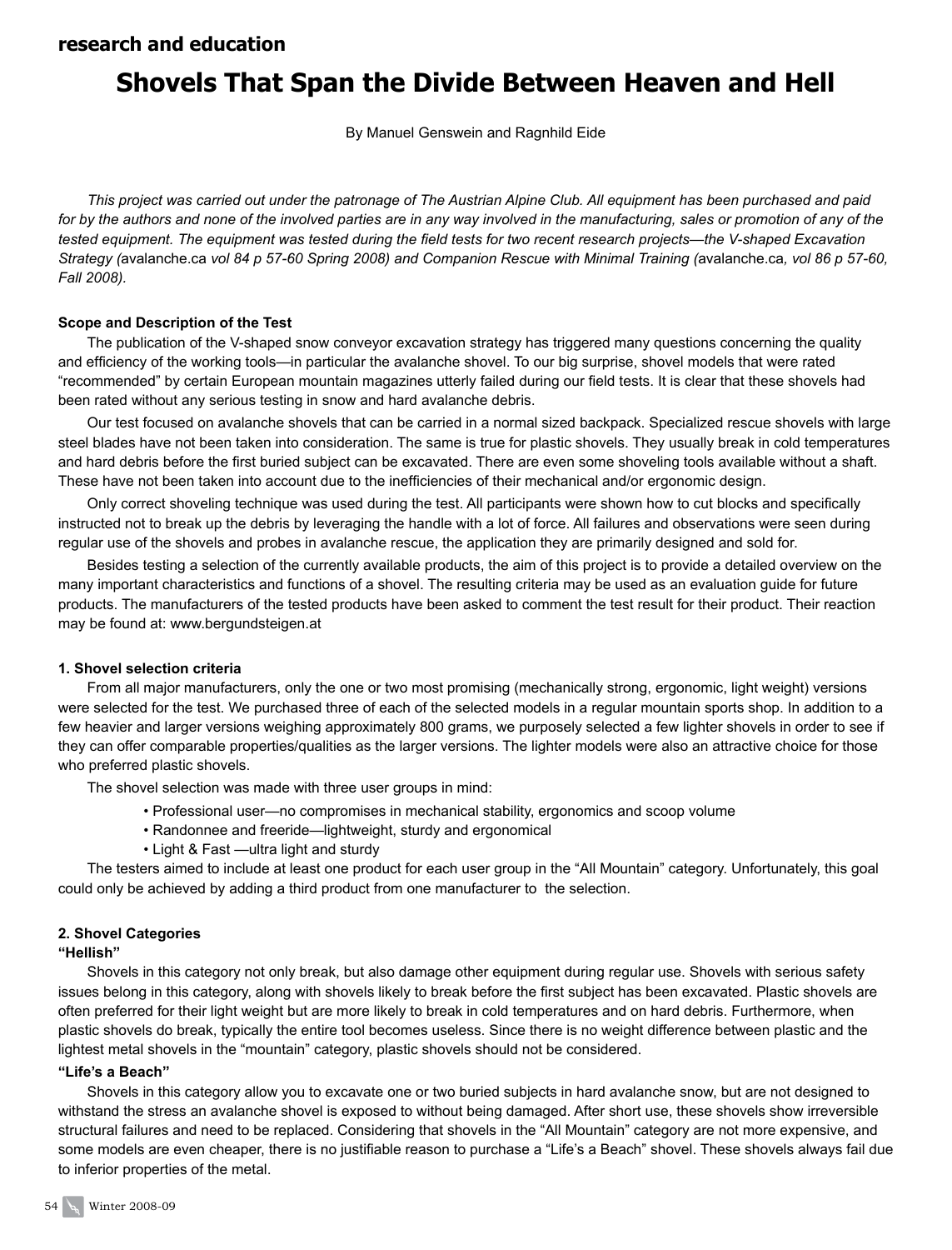#### **"All Mountain"**

These shovels are made for year-long use in avalanche rescue. Theses shovels are neither heavier nor more expensive than shovels from the beach or hell categories but all of them are made from durable, heat treated alloys. Theses shovels do not suffer damage when chopping through hard debris.

#### **"Heavenly"**

Unfortunately these do not exist yet. Imagine a prototype of a solar-powered shovel with high energy lithium batteries…to be released in the near future.

#### **3. Predominant Failure Patterns**

Most mechanical failures occurred while chopping blocks in hard debris. Blade deformations were often caused while jamming the shovel blade into the debris by stepping on the blade with a ski boot. When cutting into hard side walls, it was often not possible to cut into the debris by using the entire front of the blade. By using only the corner of the blade, the same applied force is concentrated in a smaller area and therefore more effective. However, in several models, the blade could not withstand this mechanical stress, which led to irreversible deformations.



### **4. General Description of Important Characteristics and Features Blade**

*Shape:*



A triangular shaped blade is offered by a few manufacturers. Theoretically the concentrated point of attack is advantageous when chopping hard debris. Unfortunately practice shows that in hard debris the triangular shape creates an unstable position which forces the blade to twist sideways. If the material could withstand the concentrated stress at the tip, or enhance a sideways attack with the blade, one could theoretically see this shape as an advantage. In practice, however, it has been shown that applying force across the full width of the blade while chopping snow leads to more efficient snow removal.



A serrated leading edge, with several exposed points of attack on a straight line, delivered the best cutting characteristics.



A straight front line of the blade provides a very stable leading edge of the shovel while chopping snow. The mechanical integrity of the main line of attack leads to the greatest blade durability.



In general rounded tips offer good characteristics for cutting snow, although the rounded shape can lead to some instability.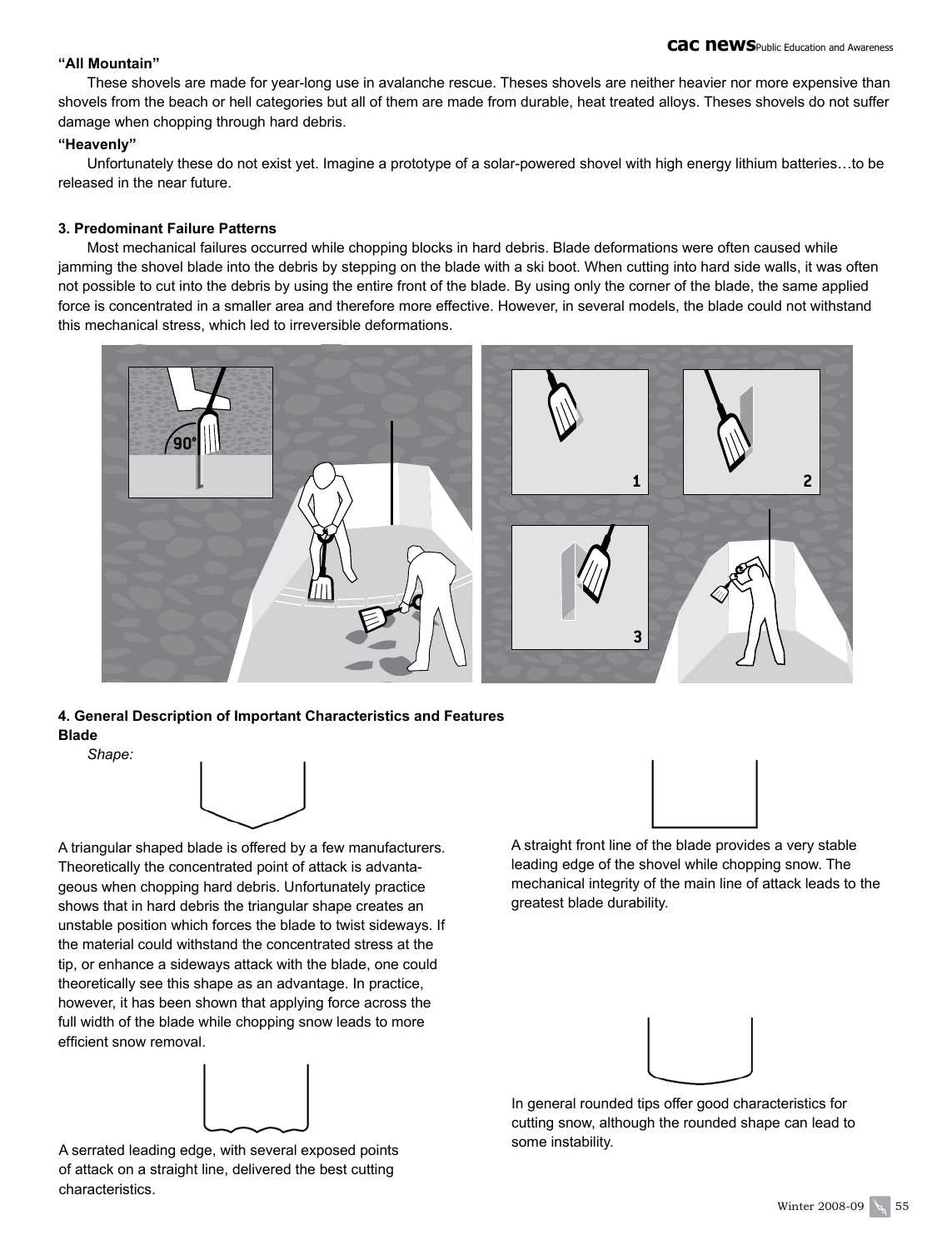*Design:* 

- Rescue instructions on the shovel blade make sense from an educational point of view: The equipment is always with the owner and therefore offers a good opportunity to familiarize them with the basic rescue instructions. The print should not however, lead to snow sticking to the blade.
- Shovel blades with mounting holes are useful to connect with the tips of the skis or the bindings for improvised, terrestrial transport of a patient.





A flat top provides a good platform for stepping on while pushing on the shovel from the back in hard debris.

When the top of the blade slopes to the sides at an angle, the boot simply slides off preventing any energy from being transferred from the foot to the shovel. This wastes energy and causes the shoveler to become discouraged.

*Radius:* Small radiuses in the shape of the blade will lead to more mechanical stress being concentrated in those specific zones of the blade. Therefore, small radiuses are more vulnerable to deformation and eventually cracking.

*Size:* Small blades take less energy to wield, but make snow chopping and transport less efficient. Contrarily, larger blades can move a lot of snow quickly, but require a very strong person.

*Material:* Only shovels with blades made of 6061 alloy with T6 heat treatment made it into the "All Mountain" category. Certain other manufacturers claim to work as well with specially treated alloy, but the test did not see the efficiency of alternative materials or heat treatments. It is advised to be very suspicious if 6061 *and* T6 are not clearly specified. The Black Diamond R&D department stated to us in writing that "The mix that we use has taken much work and dedication in order to perfect. For this reason we do not share the specifics." Too bad. We do share with you that their top of the line product ended up in the "Hellish" category.

*Scooping Characteristics:* The more the cross section of the blade resembles a U-shape, the more reliably the snow will stay on the shovel while lifting or transporting snow.

#### **Angle of the blade in relation to the shaft**

The angle between the shaft and the blade is a compromise between efficiency while chopping and efficiency while transporting snow. Whereas the shaft and the blade should be in a straight line for chopping blocks, a more angled version is preferred while transporting snow in rowing motions.

• Alternative blade-shaft angle: Some models offer the possibility of pivoting the blade to be approximately at a right angle to the shaft, thereby transforming the shovel into a hoe. For certain applications, this can be advantageous. However, the versatility of this feature can compromise long-term durability, and is not always ergonomically superior.

#### **Shaft**

*Connnection:* Round shafts offer less resistance while adjusting length, but are prone to rotating while adjusting. This means more time is required to ensure proper alignment between the extension holes and alignment pins. Shafts with an asymmetric cross section, such as oval or trapezoid shapes, exhibit more resistance while mounting, removing or adjusting the length, but will not waste time aligning the push-pin with the extension hole.

*Length:* All testers complained continuously about the inefficiency and discomfort of short, non-telescoping shafts. Short shafts mandate an uncomfortable work position and dramatically reduce the effective range of motion. As soon as you use your shovel for what it is meant for—shoveling snow—you will not regret the extra weight a telescoping shaft adds. Telescoping shafts need sufficient overlap between the two segments in the extended state in order to provide enough mechanical stability.

- The opening of the shaft needs to be covered so that no snow may enter the shaft while shoveling. Snow entering the tubular shaft leads to malfunctioning of the locking mechanisms and the compressed snow will melt into the interior of the backpack after use.
- Some manufacturers supply an additional grip on the shaft of the shovel. The concept of this shaft grip is to provide more precision and stability while shoveling.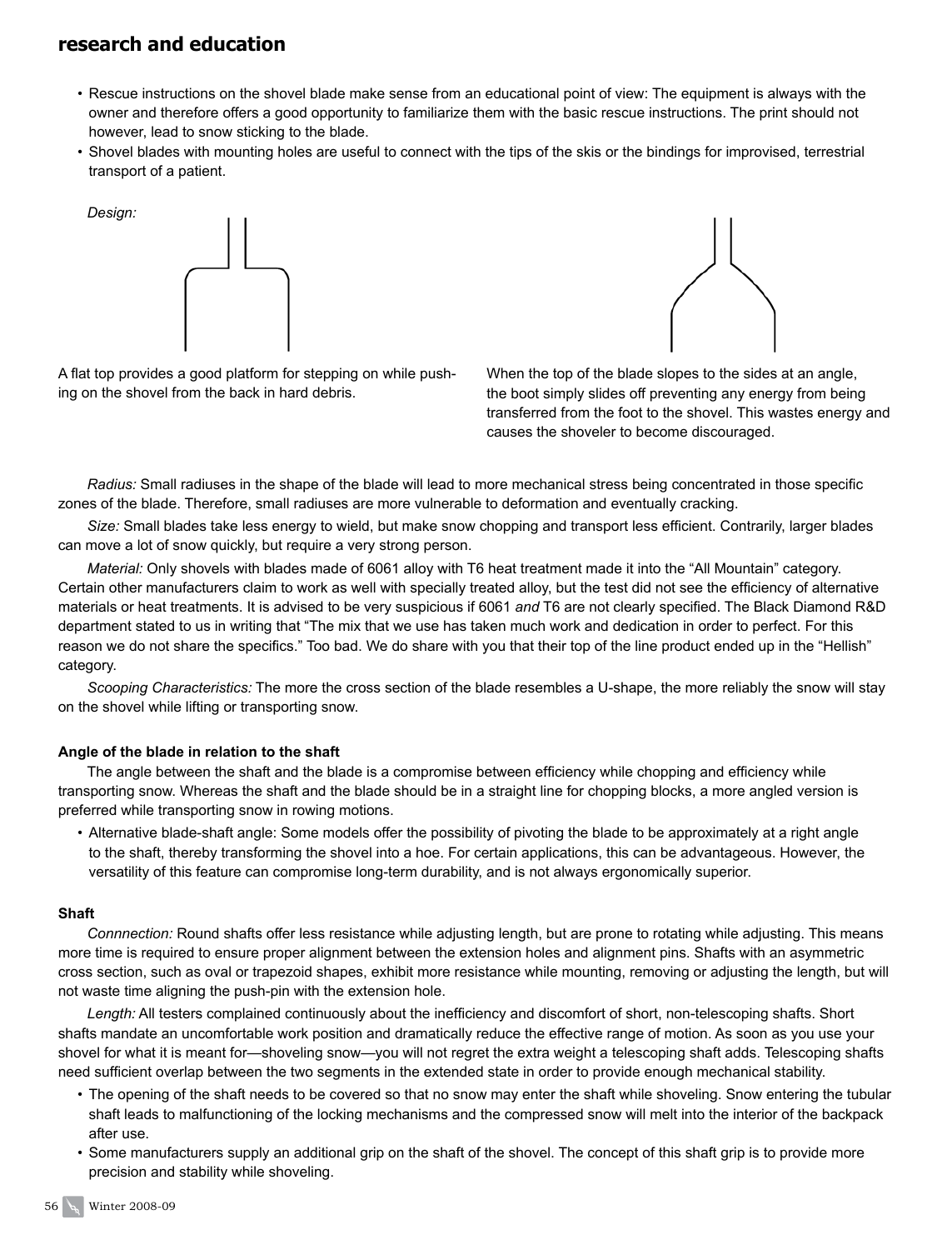#### **Handle**

*T-shaped handles*



*D-shaped handles*



This is the least efficient and least ergonomic version. Newer versions of the T-shaped handles with more rounding show fewer problems, except for rescuers with small hands, where the entire handle is too big and does not allow a proper grip any more.

> This is the most comfortable grip, although a minimum depth and width must be determined for each person's hand.

### **5. Report on the individual shovels "Hellish"**

### **Black Diamond Transfer 7**

*Mechanical Characteristics and Stability*

The Transfer 7 shovel cracked where the ramp angle of the blade starts to change towards the shaft of the shovel. The small radiuses on the upper end of the shovel blade do not withstand the force applied to the shovel when cutting blocks and pushing the shovel with the ski boot into the snow, leading to severe deformations.

• Like all smaller Black Diamond shovels, the Transfer 7 has a sharp edge on the top side of the blade. As the blade design has a rounded top, it is necessary to step with the ski boot right next to the shaft onto this cutting edge feature. After the ski boots of three participants had been severely damaged by this sharp edge the shovels were removed from the test. The Vibram soles of the ski boots were severely damaged. In one case even the rigid plastic shell of a Scarpa Denali boot was almost destroyed.

#### *Conclusion*

Besides cracking and deforming, Black Diamond's largest and most rigid shovel caused much damage to plastic ski boots. Due to the rounded shape of the top of the blade, it is hard to step on it with boots, making cutting blocks harder. The trapezoidal shaft is strong with good surface structure on the metal. The T-grip has a good ergonomic shape, better than most T-grips, but the size is too big for a person with fairly small hands.

#### **"Life's a Beach"**

#### **Pieps Pro**

#### *Mechanical Characteristics and Stability*

Unfortunately the Pieps Pro shovel broke before two holes of 2 m burial depths could be excavated. The initial failure starts in the front center of the blade parallel to the company logo which acts as a weak spot. Even when purchasing the shovels, it was clear the blade was far too soft to withstand an avalanche rescue environment. In short order the sides of the blade bent outwards—effectively destroying the structural integrity of the blade.

• The blade cuts snow nicely, but the blade is too weak to withstand the forces an avalanche shovel is subjected to.



**Black Diamond Transfer 7**



**Pieps Pro**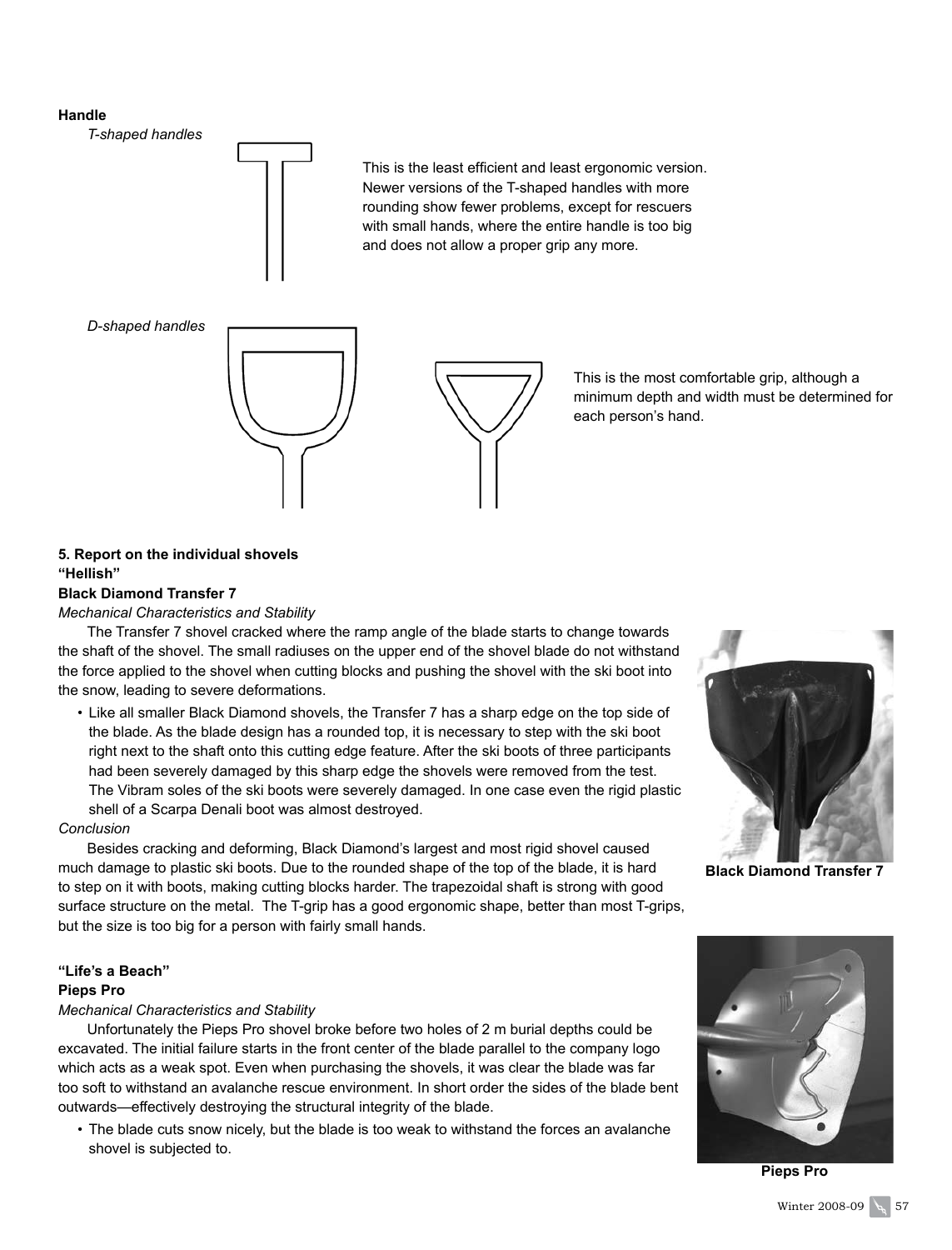- The T-grip was not the preferred shape by most of the participants. Pieps Pro has an asymmetric shape for the locking knobs which allows the shovel to mate easily onto the shaft.
- The additional grip on the shaft is strong but shredded gloves that didn't have a durable surface material.

### *Conclusion*

The Pieps Pro is by far the weakest and least recommended product in the Beach category. Unfortunately it illustrates that some manufacturers do not appear to test their products in the real application environment before they are thrown on the market. In particular safety equipment should be thoroughly tested by the manufacturers, as well as in the hands of end users.

#### **Stubai**

#### *Mechanical Characteristics and Stability*

Rigid shaft, but some deformations of the shovel blade have occurred. Unfortunately, several of the locking pins on the shaft and in the handle broke, rendering the entire shovel useless. The locking pins are obviously weak in the connection between the bolt and the spring.

#### *Conclusion*

The small size of the blade limits the amount of snow that can be moved per scoop with this shovel. The overall stiffness is good for cutting blocks. However, removing the blade from the shaft was difficult and required a lot of force. The T-shaped handle felt uncomfortable.

#### **Ortovox Grizzly**

#### *Mechanical Characteristics and Stability*

Unfortunately the Grizzly shovel did not live up to the strength implied in its name. The blade cracked where the ramp angle of the blade starts to change towards the shaft of the shovel and the entire front of the shovel was heavily deformed. The large, flat platform on the upper end of the blade makes it very easy to stomp on the shovel, which is very effective for chopping blocks in the snow.

For general comments about the hoe function, please see "alternative blade-shaft angle." Attempts to lock the shovel in the two available positions weren't reliable, especially when the locking pin iced up. It is disappointing that the shaft cannot be locked in the short length, particularly when working in close proximity to the buried subject.

• The hole which holds the locking bolt in place in the hoe working position quickly became ovalized, creating slop in the blade.

• The serrated design of the leading edge of the shovel blade results in excellent cutting characteristics. *Conclusion*

The concept of a shovel with a hoe position is interesting, but with the current version many participants felt it was tricky to find the proper locking positions. The lack of a short shaft working position is not optimal. The additional grip on the shaft is very aggressive, even for gloves with a strong leather surface, but still wore out remarkably quickly due to contact with the side of the ski boot when chopping snow.

#### **Ortovox Alaska D**

#### *Mechanical Characteristics and Stability*

The blade of the Alaska D shovel deformed very easily. When pushing the blade into debris, it deformed dynamically and almost popped out again. Soon the deformations became permanent. There is too much play at all locking points (blade, shaft and extension). The size of the blade allows large amounts of snow per scoop, yet is not too big for a weaker shoveller.

#### *Conclusion*

The Alaska D has a very good D-shaped handle and a nice foam /rubber grip on the shaft. The only complaint about the additional grip material is that snow sticks to it, making it slippery. The Ortovox Alaska D was well liked by the participants. Unfortunately it is mechanically weak. Potentially a great shovel for avalanche rescue, but only if it is manufactured with appropriate material.



**Stubai**



**Ortovox Grizzly**



**Ortovox Alaska D**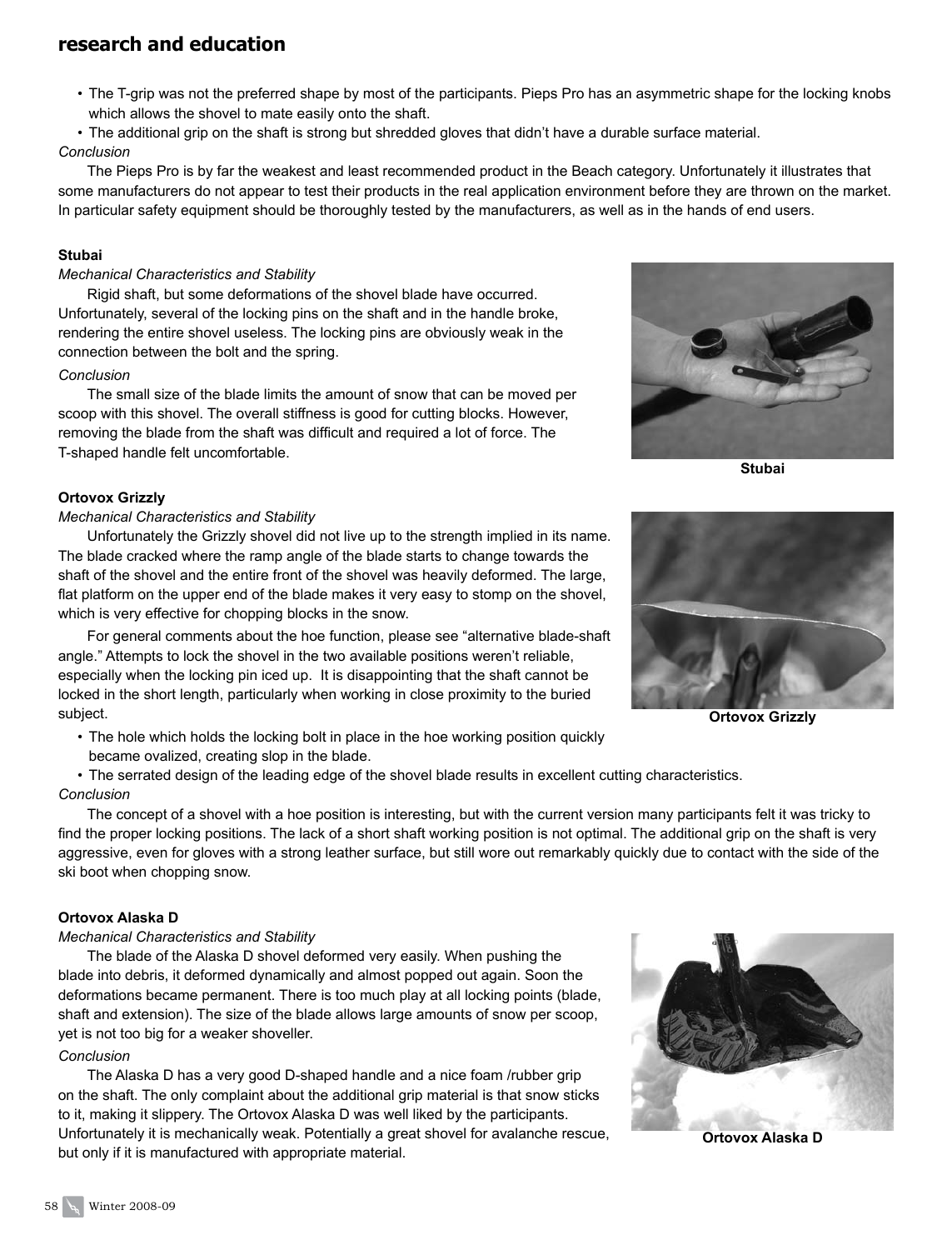#### **BCA Chugach Pro EXT**

#### *Mechanical Characteristics and Stability*

The big blade of the Chugach Pro showed little deformation. The shaft slowly started to bend where it meets the blade and eventually broke. Even though the oval shaft is strong for levering, it was unable to handle the forces the large blade exposed it to.

#### *Conclusion*

Shovel blades of this size only make sense for particularly strong individuals. All other components, like the shaft, should be designed to withstand these forces. A shovel in this size targets a user group where one would expect the lower shaft to be closed with a cap so that snow won't fill up the shaft.

#### **Mammut Expert**

#### *Mechanical Characteristics and Stability*

The blade of the Mammut shovel deformed very easily. This shovel was in the companion rescue field test in 2008 and the V-shaped excavation field tests in 2007 and consistently showed the same failure pattern with over 10 shovels. Some failures have occurred at the neck of the blade where the soldered back side broke. *Conclusion*

### Ergonomic handle, almost oversized and therefore rather big in packing size. Very weak blade.

#### **"All Mountain" G3 AviTECH D-Grip**

#### *Mechanical Characteristics and Stability*

The AviTech is manufactured in 6061 T6 and withstood the tests without problems. The shovel has a nice flat top for pushing the blade in hard avalanche snow with a boot. However, the radius is a bit too small towards the upper end so that some minor but permanent deformations could be seen in this zone.

#### *Conclusion*

Good sturdy avalanche rescue tool. D-grip handle is too small and not optimal in shape for rescuers with big hands or gloves. Top handle bar should be round for ergonomic glide while shoveling.

#### **Voilé Telepro T6**

#### *Mechanical Characteristics and Stability*

All the features one would want are contained in this family of shovels. The Telepro T6 is manufactured with 6061 T6 and withstood the rigors of the tests without any problems. While being subjected to the same abuse as other shovels, Voile blades were unaffected by destruction or deformities. The top of the blade was almost square to allow a good platform to step on, with excellent transfer of power. Though simple, the straight leading edge of the blade was reliable and durable. Finally, it comes with a telescoping shaft and a D-grip, hands down the grip of choice for comfort among our testers.

#### *Conclusion*

This a good example of how an avalanche rescue tool should perform: sturdy and ergonomic. A very good choice when you are not concerned that every single gram must count. For serious professional avalanche rescue and daily snow observation.

#### **Voilé XLM Pro**

#### *Mechanical Characteristics and Stability*

The XLM Pro is manufactured in 6061 T6 and withstood the tests without any problems. It has a smaller and thinner blade compared to the Telepro T6, but has a telescoping shaft with an ergonomic D-handle.



**Tracker Chugach Pro**



**Mammut Expert** 



**G3 AviTECH D-Grip**

**There are no images of the Voilé Telepro T6, Voilé XLM Pro or the Voilé XLM due to the fact there was no damage to show.**